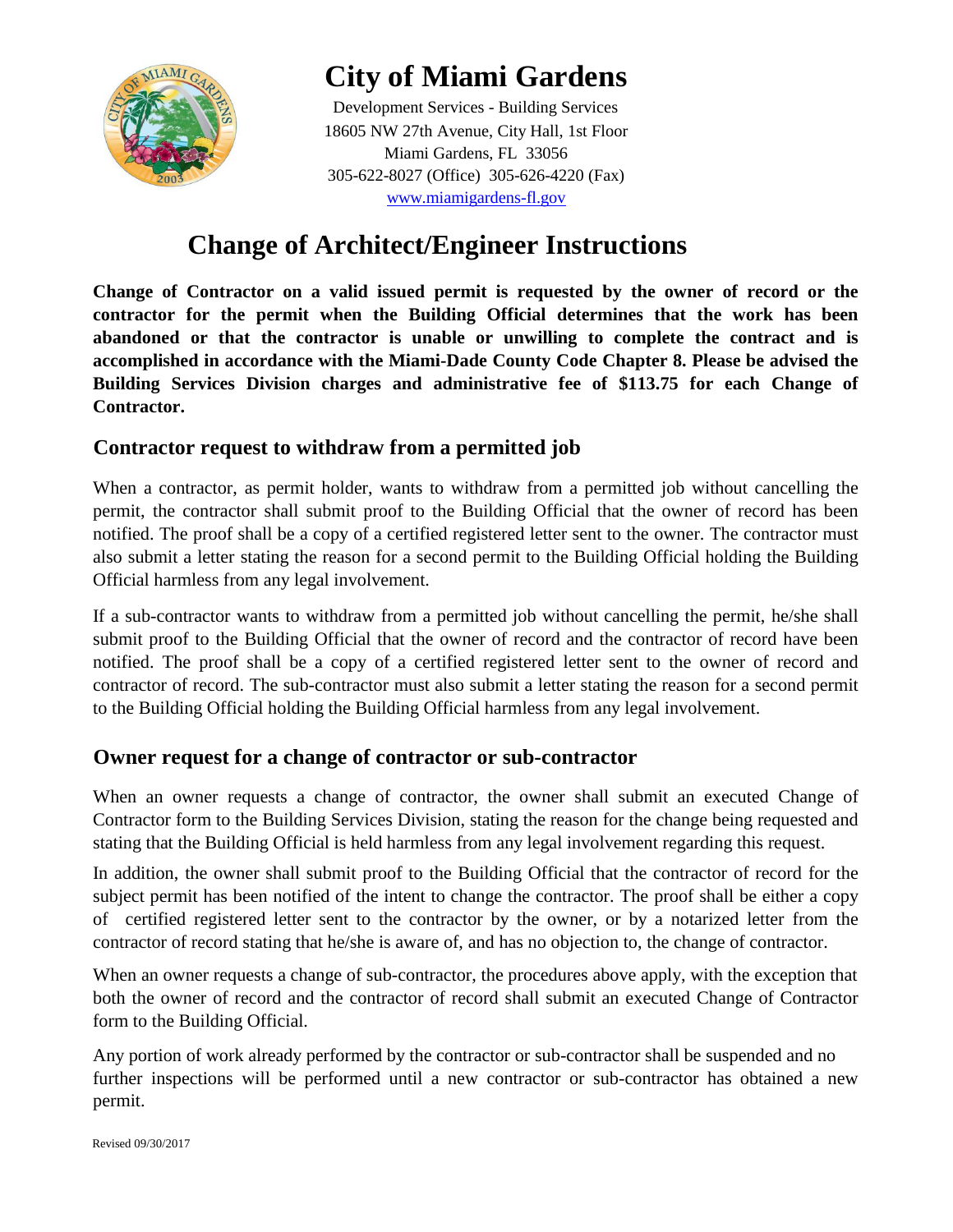

# **City of Miami Gardens**

305-622-8027 (Office) 305-626-4220 (Fax) **Development Services - Building Services** 18605 NW 27th Avenue, City Hall, 1st Floor Miami Gardens, FL 33056

[w](http://www.miamigardens-fl.gov/)ww.miamigardens-fl.gov

# **Change of Architect/Engineer Hold Harmless**

| Date:                                                                                                                                                                                                                                                                                  |                                                                                                                                                                                                                                                                                                                                                                                                                                                                                                                     |
|----------------------------------------------------------------------------------------------------------------------------------------------------------------------------------------------------------------------------------------------------------------------------------------|---------------------------------------------------------------------------------------------------------------------------------------------------------------------------------------------------------------------------------------------------------------------------------------------------------------------------------------------------------------------------------------------------------------------------------------------------------------------------------------------------------------------|
| Ref:<br>Property located at (address and legal description):                                                                                                                                                                                                                           |                                                                                                                                                                                                                                                                                                                                                                                                                                                                                                                     |
|                                                                                                                                                                                                                                                                                        |                                                                                                                                                                                                                                                                                                                                                                                                                                                                                                                     |
| Permit No.:<br><u> 1989 - Johann Barbara, martin amerikan basa</u>                                                                                                                                                                                                                     | Process No.:                                                                                                                                                                                                                                                                                                                                                                                                                                                                                                        |
| As legal owner of the subject property, I request the Statement of Inspections to be prepared by:                                                                                                                                                                                      |                                                                                                                                                                                                                                                                                                                                                                                                                                                                                                                     |
| (Name of Substiture Architect or Engineer)                                                                                                                                                                                                                                             |                                                                                                                                                                                                                                                                                                                                                                                                                                                                                                                     |
| License No.:                                                                                                                                                                                                                                                                           | for the following reasons:                                                                                                                                                                                                                                                                                                                                                                                                                                                                                          |
| Partial inspection performed by Architect or Engineer of record.<br>Date of Last inspection<br>$\frac{1}{\sqrt{2}}$ / $\frac{1}{\sqrt{2}}$ .<br>owner assumes the responsibility for notifying the previous owner of his or her intent to subtitute professional.<br>Very truly yours, | I agree to hold the City of Miami Gardens, its agents and authorized personnel harmless and relieve from any responsibility<br>or liability for any legal actions or damage, cost or expenses (including attorney's fees) resulting from substitution of<br>professional for the statement of inspections. i furthermore assume responsibility for corrections, if work performed under<br>the permt for whick I am requesting substitution. In event there has been a change of ownership of the property, the new |
| <b>Signature of Property Owner</b>                                                                                                                                                                                                                                                     |                                                                                                                                                                                                                                                                                                                                                                                                                                                                                                                     |
| <b>Property Owner/Agent Signature Notary</b>                                                                                                                                                                                                                                           |                                                                                                                                                                                                                                                                                                                                                                                                                                                                                                                     |
| State of Florida, County of Miami -Dade<br>Sworn and subscribed to me                                                                                                                                                                                                                  | Printed Name of Property Owner/Agent                                                                                                                                                                                                                                                                                                                                                                                                                                                                                |
| <b>Month</b><br>Day<br>Year<br>Personally Known or Identifi                                                                                                                                                                                                                            | <b>Signature of Notary Public</b><br>Notary Public Stamp:                                                                                                                                                                                                                                                                                                                                                                                                                                                           |
| (Type of ID and expiration date)                                                                                                                                                                                                                                                       |                                                                                                                                                                                                                                                                                                                                                                                                                                                                                                                     |
|                                                                                                                                                                                                                                                                                        |                                                                                                                                                                                                                                                                                                                                                                                                                                                                                                                     |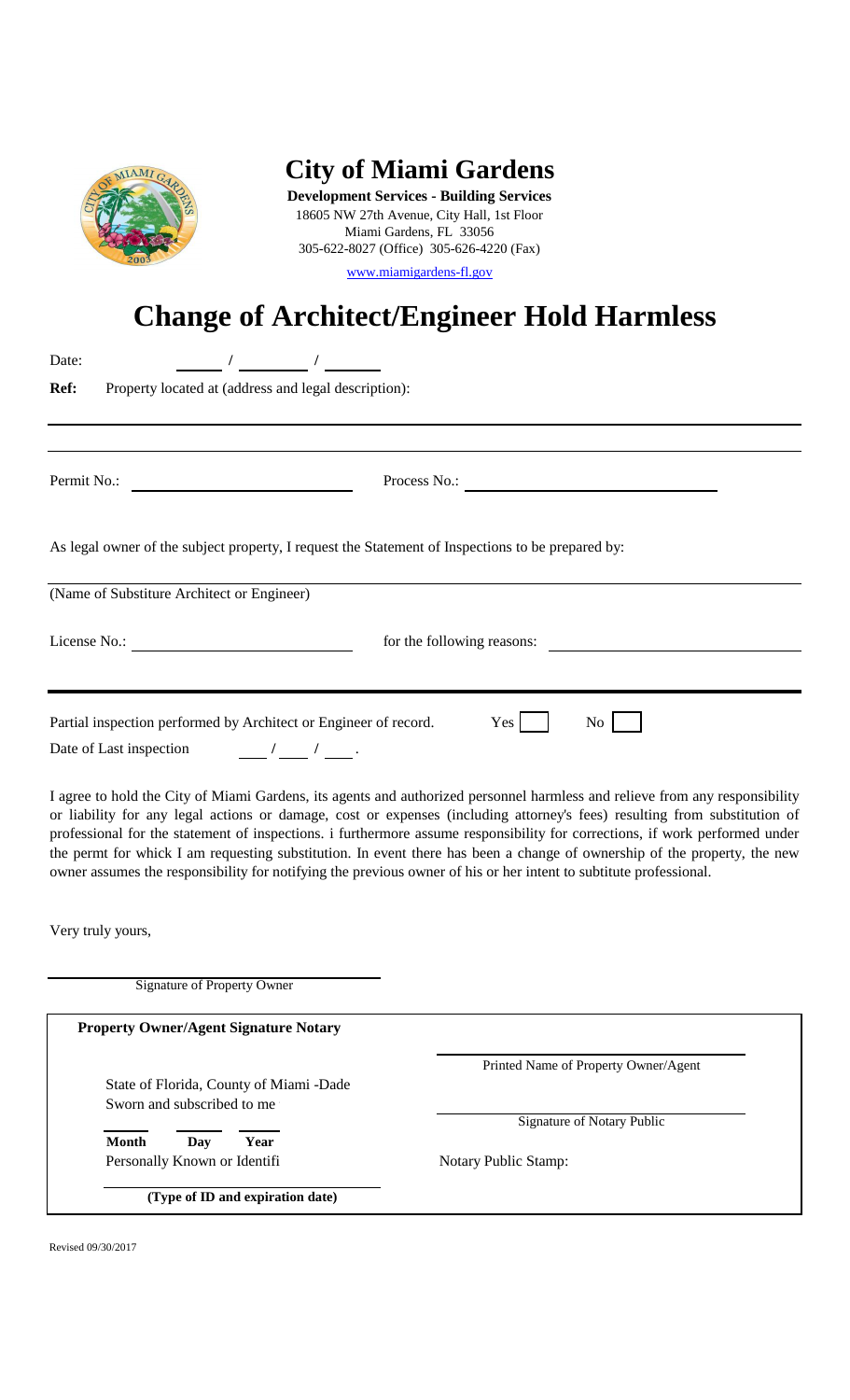| <b>STAM7</b>                                                                                                                                        | 305-622-8027 (Office)                                                                | <b>City of Miami Gardens</b><br>Development Services - Building Services<br>18605 NW 27th Avenue, City Hall, 1st Floor<br>Miami Gardens, FL 33056<br>305-626-4220 (Fax)<br>www.miamigardens-fl.gov<br>PERMIT APPLICATION | <b>FOR OFFICE USE ONLY</b><br>Process No.:<br>Date Applied:<br><u> 1986 - Johann Barnett, fransk konge</u><br>Clerk:<br>and the control of the control of the<br>Date Issued:                                                                                                                                                                                                                                                                                                                       |
|-----------------------------------------------------------------------------------------------------------------------------------------------------|--------------------------------------------------------------------------------------|--------------------------------------------------------------------------------------------------------------------------------------------------------------------------------------------------------------------------|-----------------------------------------------------------------------------------------------------------------------------------------------------------------------------------------------------------------------------------------------------------------------------------------------------------------------------------------------------------------------------------------------------------------------------------------------------------------------------------------------------|
| <b>Location of Improvements:</b><br><b>Job Site Address:</b>                                                                                        |                                                                                      | (USE BLACK OR BLUE INK ONLY)                                                                                                                                                                                             | Applied for under: FLORIDA BUILDING CODE<br>Master Permit No.:<br><u> 1980 - Jan Samuel Barbara, martin di</u>                                                                                                                                                                                                                                                                                                                                                                                      |
| Building No.: Suite No.: Tax Folio No.:<br>Lot: $\qquad \qquad$                                                                                     | Block:                                                                               | Subdivision:                                                                                                                                                                                                             | PB Page:                                                                                                                                                                                                                                                                                                                                                                                                                                                                                            |
| Current Use:                                                                                                                                        |                                                                                      | Proposed Use:                                                                                                                                                                                                            |                                                                                                                                                                                                                                                                                                                                                                                                                                                                                                     |
| <b>Property Owner Information:</b><br>Name:                                                                                                         | Address:                                                                             |                                                                                                                                                                                                                          |                                                                                                                                                                                                                                                                                                                                                                                                                                                                                                     |
| City:<br>Telephone:                                                                                                                                 | State:<br>Work:                                                                      |                                                                                                                                                                                                                          | $\overline{\phantom{a}}$ Zip Code:                                                                                                                                                                                                                                                                                                                                                                                                                                                                  |
| <b>Lessee Information/Owner's Agent:</b>                                                                                                            |                                                                                      |                                                                                                                                                                                                                          |                                                                                                                                                                                                                                                                                                                                                                                                                                                                                                     |
| Name:<br>City:<br><u> 1989 - Johann Barn, mars ann an t-Amhair an t-Amhair an t-Amhair an t-Amhair an t-Amhair an t-Amhair an t-A</u><br>Telephone: | Address:<br>State:<br>Work:                                                          |                                                                                                                                                                                                                          | Zip Code:<br>Email:                                                                                                                                                                                                                                                                                                                                                                                                                                                                                 |
| <b>Contractor Information:</b>                                                                                                                      |                                                                                      |                                                                                                                                                                                                                          | License No:                                                                                                                                                                                                                                                                                                                                                                                                                                                                                         |
| Name:                                                                                                                                               | <u> 1989 - Johann Barn, fransk politik (d. 1989)</u>                                 | Qualifier's Name:                                                                                                                                                                                                        | <u> 1989 - Johann Harry Harry Harry Harry Harry Harry Harry Harry Harry Harry Harry Harry Harry Harry Harry Harry</u><br>Email:                                                                                                                                                                                                                                                                                                                                                                     |
| City:<br>Telephone:                                                                                                                                 | State:<br><u> 1989 - Johann Barbara, martin da kasar Amerikaansk filosof</u><br>Fax: |                                                                                                                                                                                                                          | $\overline{\phantom{a}}$ $\overline{\phantom{a}}$ $\overline{\phantom{a}}$ $\overline{\phantom{a}}$ $\overline{\phantom{a}}$ $\overline{\phantom{a}}$ $\overline{\phantom{a}}$ $\overline{\phantom{a}}$ $\overline{\phantom{a}}$ $\overline{\phantom{a}}$ $\overline{\phantom{a}}$ $\overline{\phantom{a}}$ $\overline{\phantom{a}}$ $\overline{\phantom{a}}$ $\overline{\phantom{a}}$ $\overline{\phantom{a}}$ $\overline{\phantom{a}}$ $\overline{\phantom{a}}$ $\overline{\$<br>Other Telephone: |
| City:<br>Telephone:<br>Type of Improvement (Detailed Scope of work):                                                                                | Work:                                                                                | Email:                                                                                                                                                                                                                   | Zip Code:                                                                                                                                                                                                                                                                                                                                                                                                                                                                                           |
| Zoning:                                                                                                                                             | <b>Construction Cost:</b>                                                            |                                                                                                                                                                                                                          | Construction Type:                                                                                                                                                                                                                                                                                                                                                                                                                                                                                  |
| <b>Square Feet:</b><br>No. of Units:                                                                                                                | Lineal Feet:<br>No. of Floors:                                                       | Group Occupancy:<br>Gallons:                                                                                                                                                                                             | <b>Building Height:</b>                                                                                                                                                                                                                                                                                                                                                                                                                                                                             |
| <b>RESIDENTIAL (R)</b>                                                                                                                              | $\ddot{i}$                                                                           | <b>COMMERCIAL (C)</b>                                                                                                                                                                                                    | ; MULTI-FAMILY (M)                                                                                                                                                                                                                                                                                                                                                                                                                                                                                  |
| <b>Building Permit</b>                                                                                                                              | <b>Electrical Permit</b>                                                             | Plumbing<br><b>Mechanical Permit</b><br>Permit                                                                                                                                                                           | <b>Change of Contractor/</b><br>Architect/Engineer                                                                                                                                                                                                                                                                                                                                                                                                                                                  |
| Awning<br>Parking<br><b>Canopies</b><br>Lots                                                                                                        | <b>Signs</b>                                                                         | Feeders<br><b>Boiler Install</b>                                                                                                                                                                                         | <b>Change of Qualifier</b>                                                                                                                                                                                                                                                                                                                                                                                                                                                                          |
| Swimming<br><b>Commercial</b><br>Pools                                                                                                              | <b>Slabs</b>                                                                         | Electric<br><b>Fire Sprinklers</b><br><b>Services</b>                                                                                                                                                                    | <b>Re-Certification of Plans</b>                                                                                                                                                                                                                                                                                                                                                                                                                                                                    |
| <b>Demolition</b><br><b>Residential</b>                                                                                                             | <b>Temp Work</b>                                                                     | Electric<br><b>Settling Tanks</b><br><b>System</b>                                                                                                                                                                       | <b>Revision of Plans</b>                                                                                                                                                                                                                                                                                                                                                                                                                                                                            |
| Roof<br>Fence                                                                                                                                       | <b>Temp Trailers</b><br><b>Windows</b>                                               | <b>Water Treatment</b><br><b>Temp Services</b><br><b>Plants</b>                                                                                                                                                          | <b>Permit Renewal</b>                                                                                                                                                                                                                                                                                                                                                                                                                                                                               |
| <b>Gutters</b><br>Sheds                                                                                                                             | <b>Doors</b>                                                                         | A/C & Refrig.<br>Other:                                                                                                                                                                                                  |                                                                                                                                                                                                                                                                                                                                                                                                                                                                                                     |
| <b>Architect Information:</b><br>Name:                                                                                                              | Address:                                                                             |                                                                                                                                                                                                                          | <b>License No:</b>                                                                                                                                                                                                                                                                                                                                                                                                                                                                                  |
| City:<br>Telephone:                                                                                                                                 | State:<br>Fax:                                                                       | Email:                                                                                                                                                                                                                   | Zip Code:                                                                                                                                                                                                                                                                                                                                                                                                                                                                                           |
| <b>Engineer Information:</b>                                                                                                                        |                                                                                      |                                                                                                                                                                                                                          | <b>License No:</b>                                                                                                                                                                                                                                                                                                                                                                                                                                                                                  |
| Name:                                                                                                                                               | Address:<br>State:                                                                   |                                                                                                                                                                                                                          | Zip Code:                                                                                                                                                                                                                                                                                                                                                                                                                                                                                           |
| City:                                                                                                                                               |                                                                                      |                                                                                                                                                                                                                          |                                                                                                                                                                                                                                                                                                                                                                                                                                                                                                     |
| Telephone:<br>Flood Zone                                                                                                                            | Fax:<br>B.F.E.                                                                       | Email:<br><b>Flood Criteria</b><br>Map#                                                                                                                                                                                  | Date:                                                                                                                                                                                                                                                                                                                                                                                                                                                                                               |

**Revised 09/30/2017 ALL FIELDS MUST BE FILLED IN OR APPLICATION WILL BE DENIED PROCESS**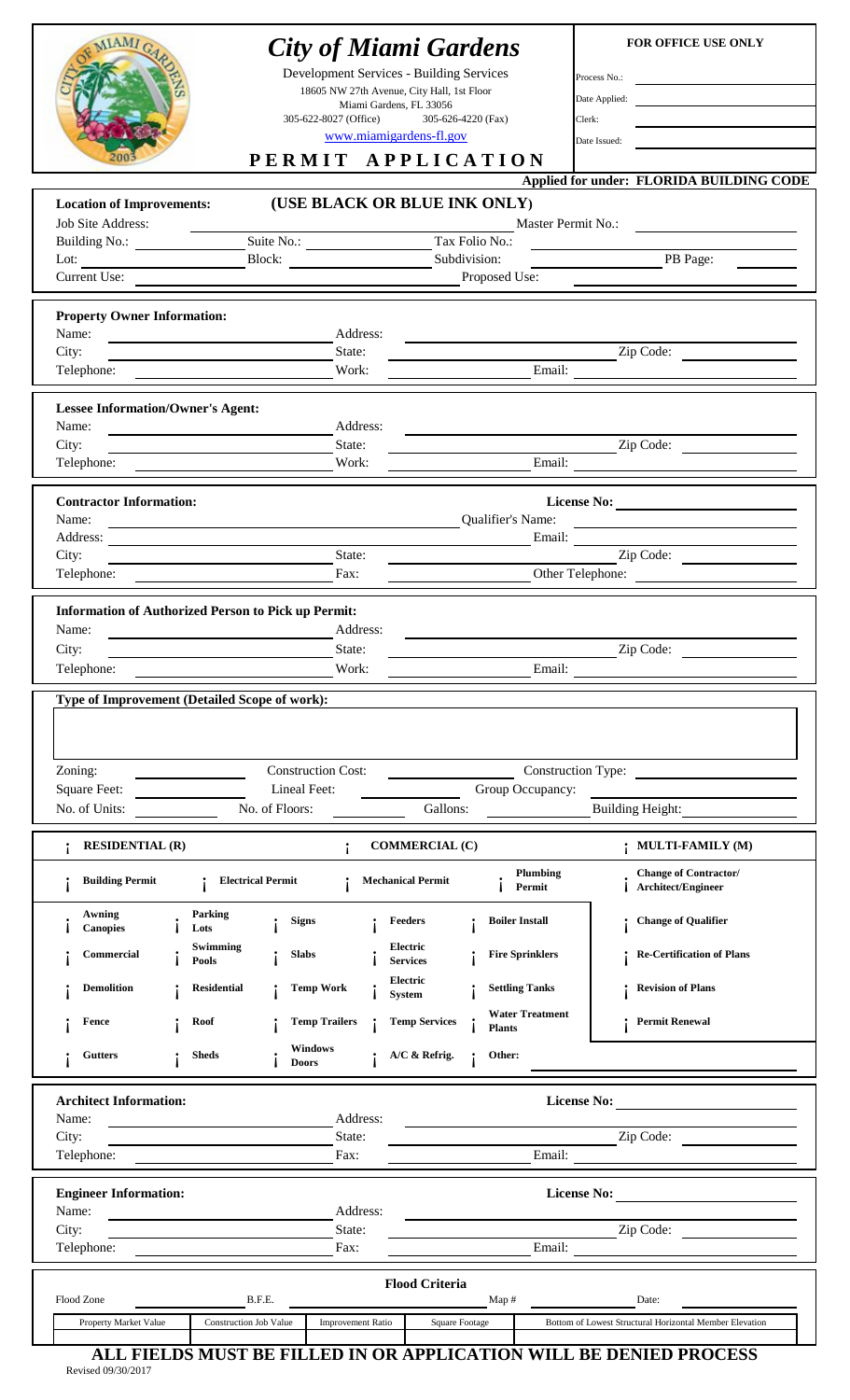### **ATTENTION ♦ IMPORTANT NOTICE - PLEASE READ CAREFULLY ♦ ATTENTION**

*A NOTICE OF COMMENCEMENT MUST BE RECORDED WHEN JOB VALUE EXCEEDS \$ 2,500.00. PERMIT CARD, PLANS AND THE RECORDED NOTICE OF COMMENCEMENT MUST BE VISIBLY POSTED, IN GOOD CONDITION AND ACCESSIBLE AT ALL TIMES ON THE JOBSITE.*

| Work may begin only after receiving a validated permit and permit<br>card. Application submission alone does not grant the right to begin<br>construction                                                                                                                                                                                                                                                                                                                                         |                                                      |                      | Owner Agents must have an affidavit on file or one must be submitted<br>with the permit application.                                                          |             |  |  |  |
|---------------------------------------------------------------------------------------------------------------------------------------------------------------------------------------------------------------------------------------------------------------------------------------------------------------------------------------------------------------------------------------------------------------------------------------------------------------------------------------------------|------------------------------------------------------|----------------------|---------------------------------------------------------------------------------------------------------------------------------------------------------------|-------------|--|--|--|
| Qualifier's Affidavit: Application is hereby made to obtain a permit to do work and installation as indicated on the form. I certify that all work will be performed to meet<br>the standards of all laws regulating construction in this jurisdiction. I understand that separate permits are required for ELECTRICAL, PLUMBING, POOL, EXTERIOR<br>DOOR, MECHANICAL WINDOW, FENCE, DRIVEWAY, ROOFING AND SIGN'S) WORK; and that additional permits may be required by other government agencies. |                                                      |                      |                                                                                                                                                               |             |  |  |  |
| Lessee's Affidavit: Lessee certified that he/she has full consent and authorization from the owner of subject property to perform the work mentioned and to hire captioned<br>contractor.                                                                                                                                                                                                                                                                                                         |                                                      |                      |                                                                                                                                                               |             |  |  |  |
| <b>Owner's Affidavit:</b> I certified that the forgoing information is correct. Owner certifies that the aforementioned contractor has the authorization to perform the work as<br>specified.                                                                                                                                                                                                                                                                                                     |                                                      |                      |                                                                                                                                                               |             |  |  |  |
| <b>Owner Builder's Hold Harmless:</b><br>I am personally responsible for knowledge of all applicable laws and regulations.                                                                                                                                                                                                                                                                                                                                                                        | (ONLY VALID FOR OWNER-BUILDER PERMITS)               |                      |                                                                                                                                                               |             |  |  |  |
| I will personally reside in the house after completion and have issuance of a Certificate of Occupancy.                                                                                                                                                                                                                                                                                                                                                                                           |                                                      |                      |                                                                                                                                                               |             |  |  |  |
| Neither I, nor any member of my immediate household family, have made an application for, or have been issued either an Owner-Builder permit or<br>Certification of Occupancy based on an Owner-Builder permit for a single family residence within the past three (3) years.                                                                                                                                                                                                                     |                                                      |                      |                                                                                                                                                               |             |  |  |  |
| Building Department's agent.                                                                                                                                                                                                                                                                                                                                                                                                                                                                      |                                                      |                      | I will be on the premises either supervising or performing the action work at all times. I will submit an accepted form of identification upon request by the |             |  |  |  |
| licensed contractor complete the work.                                                                                                                                                                                                                                                                                                                                                                                                                                                            |                                                      |                      | I understand that if an inspection is not approved after three (3) attempts, the Inspector may place a Stop Work Order on the job; and require that a         |             |  |  |  |
| I understand that any person whom I may wish to hire to aid me in the construction of my home, except common laborers, must hold a valid Dade County<br>Certificate of Competency or be a State Certified contractor. All employees hired by me shall be covered by Workers Compensation Insurance. (Typically<br>home-owner's insurance does not provide this coverage; please check with you insurance carrier.)                                                                                |                                                      |                      |                                                                                                                                                               |             |  |  |  |
| I understand all the requirements and responsibilities involved in obtaining an owner-builder permit.                                                                                                                                                                                                                                                                                                                                                                                             |                                                      |                      |                                                                                                                                                               |             |  |  |  |
| I, have read and understood the forgoing disclosure, and am aware of my responsibilities and liabilities under my application for a building construction work on the                                                                                                                                                                                                                                                                                                                             |                                                      |                      |                                                                                                                                                               |             |  |  |  |
| described property. I further understand that failure to comply with all the required regulations may cause the revocation and/or denial of the permit and/or certificate of<br>occupancy.                                                                                                                                                                                                                                                                                                        |                                                      |                      |                                                                                                                                                               |             |  |  |  |
| <b>Notarized Signature of Property Owner/Agent</b>                                                                                                                                                                                                                                                                                                                                                                                                                                                |                                                      |                      |                                                                                                                                                               |             |  |  |  |
| Signature of Property Owner/Agent<br>State of Florida, County of Miami -Dade<br>Sworn and subscribed to me this:                                                                                                                                                                                                                                                                                                                                                                                  |                                                      |                      | Printed Name of Property Owner/Agent                                                                                                                          |             |  |  |  |
|                                                                                                                                                                                                                                                                                                                                                                                                                                                                                                   |                                                      |                      | Signature of Notary Public                                                                                                                                    |             |  |  |  |
| Month<br>Day<br>Year<br>Personally Known or Identification:                                                                                                                                                                                                                                                                                                                                                                                                                                       |                                                      | Notary Public Stamp: |                                                                                                                                                               |             |  |  |  |
| (Type of ID and expiration date)                                                                                                                                                                                                                                                                                                                                                                                                                                                                  |                                                      |                      |                                                                                                                                                               |             |  |  |  |
| <b>Notarized Signature of Lessee</b>                                                                                                                                                                                                                                                                                                                                                                                                                                                              |                                                      |                      |                                                                                                                                                               |             |  |  |  |
| Signature of Property Lessee<br>Printed Name of Property Lessee<br>State of Florida, County of Miami -Dade<br>Sworn and subscribed to me this:                                                                                                                                                                                                                                                                                                                                                    |                                                      |                      |                                                                                                                                                               |             |  |  |  |
|                                                                                                                                                                                                                                                                                                                                                                                                                                                                                                   |                                                      |                      | Signature of Notary Public                                                                                                                                    |             |  |  |  |
| Year<br>Month<br>Day<br>Personally Known or Identification:                                                                                                                                                                                                                                                                                                                                                                                                                                       |                                                      |                      | Notary Public Stamp:                                                                                                                                          |             |  |  |  |
| (Type of ID and expiration date)                                                                                                                                                                                                                                                                                                                                                                                                                                                                  |                                                      |                      |                                                                                                                                                               |             |  |  |  |
| Notarized Signature of Qualifier/Owner-Builder                                                                                                                                                                                                                                                                                                                                                                                                                                                    |                                                      |                      |                                                                                                                                                               |             |  |  |  |
| Signature of Property Qualifier<br>State of Florida, County of Miami -Dade<br>Sworn and subscribed to me this:                                                                                                                                                                                                                                                                                                                                                                                    |                                                      |                      | Printed Name of Property Qualifier                                                                                                                            |             |  |  |  |
|                                                                                                                                                                                                                                                                                                                                                                                                                                                                                                   |                                                      |                      | Signature of Notary Public                                                                                                                                    |             |  |  |  |
| Month<br>Day<br>Year<br>Personally Known or Identification:                                                                                                                                                                                                                                                                                                                                                                                                                                       | Notary Public Stamp:                                 |                      |                                                                                                                                                               |             |  |  |  |
| (Type of ID and expiration date)                                                                                                                                                                                                                                                                                                                                                                                                                                                                  |                                                      |                      |                                                                                                                                                               |             |  |  |  |
|                                                                                                                                                                                                                                                                                                                                                                                                                                                                                                   | Buibliva                                             |                      |                                                                                                                                                               | месрэнся    |  |  |  |
|                                                                                                                                                                                                                                                                                                                                                                                                                                                                                                   | Flood Plain Mgr                                      |                      |                                                                                                                                                               | Electrical  |  |  |  |
|                                                                                                                                                                                                                                                                                                                                                                                                                                                                                                   | SA.10AA ƏHqn. <b>1</b>                               |                      |                                                                                                                                                               | [e.mpon.ns] |  |  |  |
|                                                                                                                                                                                                                                                                                                                                                                                                                                                                                                   | Buiquinid                                            |                      |                                                                                                                                                               | Zening      |  |  |  |
| ə.mpeuBis<br>Date                                                                                                                                                                                                                                                                                                                                                                                                                                                                                 | $\overline{\text{s}}$ paro add $\overline{\text{V}}$ | ə16C                 | อ.เทาชนธิเร                                                                                                                                                   | spaaadd V   |  |  |  |
|                                                                                                                                                                                                                                                                                                                                                                                                                                                                                                   |                                                      |                      |                                                                                                                                                               |             |  |  |  |
| For Office Use Only<br>ALL FIELDS MUST BE FILLED IN OR APPLICATION WILL BE DENIED PROCESS                                                                                                                                                                                                                                                                                                                                                                                                         |                                                      |                      |                                                                                                                                                               |             |  |  |  |
| P <sub>enized</sub> 00/30/2017                                                                                                                                                                                                                                                                                                                                                                                                                                                                    |                                                      |                      |                                                                                                                                                               |             |  |  |  |